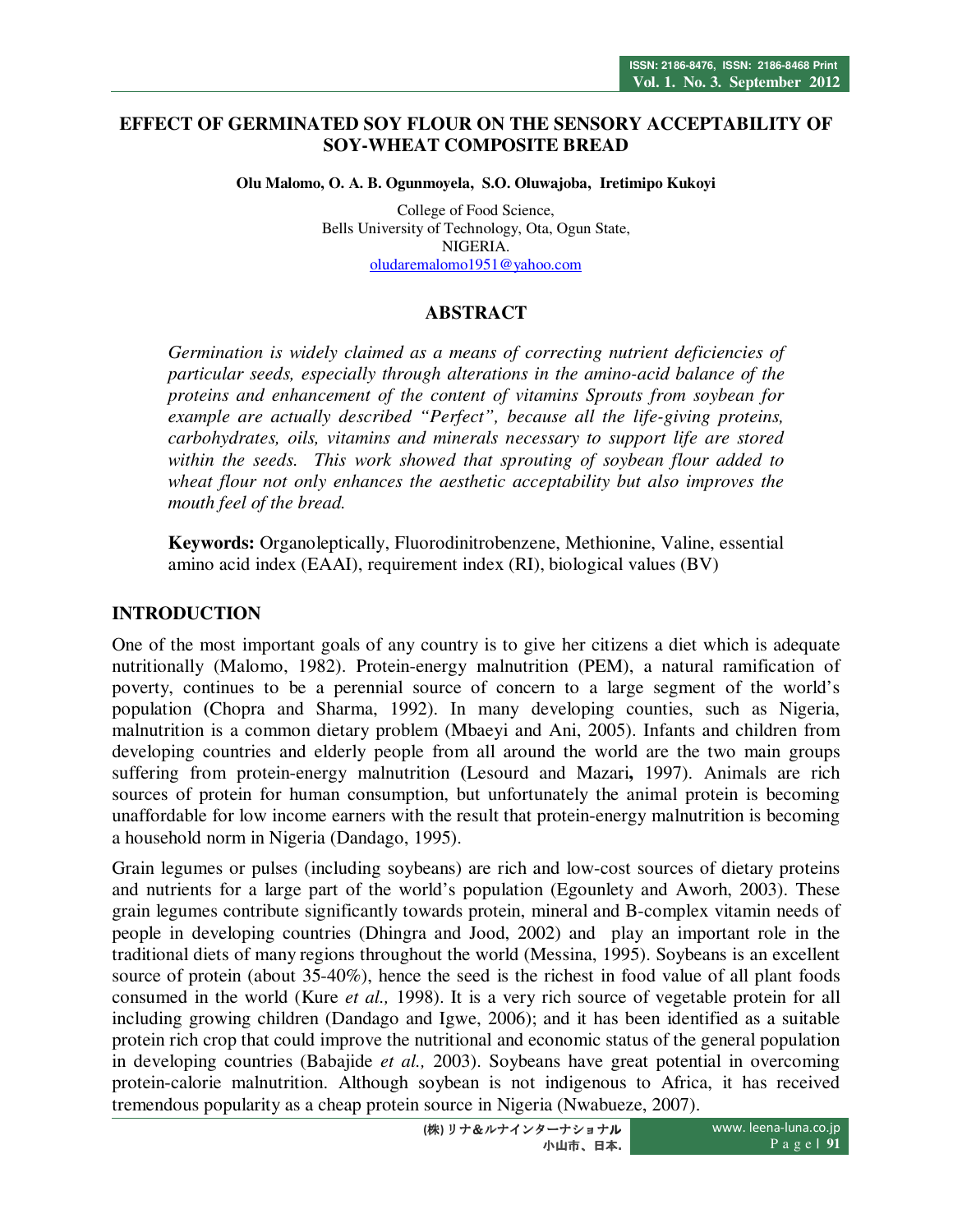Soybean is currently widely and easily grown crop all over the world, hence it now finds application in diverse forms of processed foods (Otunola *et al.,* 2006).). It is therefore now intensively studied resulting in development of novel foods from it (Otunola *et al.,* 1998). The reasonable price and steady supply are also favorable factors in soybeans emerging as an important source of protein in nutrition (Olguin *et al.,* 2003). Furthermore, soybean products play an important role in health (Messina and Barnes, 1991; Messina, 1995; Sirtori *et al.,* 1995).

These reasons have promoted the recent appearance of numerous food products derived from soybean such as soybean flour, textured soybean, soybean dairy-like products, meat, bakery products prepared with soybean (Ladodo and Borovik, 1992). Its use in the production of bread as composite flour has been reported (Kure *et al.,* 1998; Dhingra and Jood, 2004; Basman *et al.,* 2003).

Bread is consumed worldwide in relatively large amounts (Bakke and Vickers, 2007).It is a popular food produced in Nigeria from wheat flour, yeast, sugar, water, sodium chloride and fat ( Onigbogi and Ogundele, 2005).

It is however, relatively expensive, being made from imported wheat that is not cultivated in the tropics for climatic reasons (Edema *et al*., 2005). Efforts have been made to promote the use of composite flours in which flour from locally grown crops and high protein seeds replace a portion of wheat flour for use in bread, thereby decreasing the demand for imported wheat and producing protein enriched bread (Giami *et al.,* 2004).

Different levels of success have been recorded with the use of flours from legume in baked goods (Kure *et al.,* 1998; Dhingra and Jood, 2002; Basman *et al.,* 2003).

Although, Soybean has potentials for incorporation and utilization in human diets ((Iwe and Ngoddy, 1998); their use and nutritive value is limited by the presence of several anti-nutritional and toxic substances including oligosaccharides, enzymatic inhibitors, phytates, polyphenols and lectins (Egounlety and Aworh, 2003; Ahia, 2003). Since soybeans contain reasonable amounts of these anti-nutritional factors, an appropriate and convenient method of processing should be adopted in order to render them safe, palatable, digestible and nutritious (Lasekan *et al*., 2004).

Germination processes have been developed to overcome these disadvantages of soybean seed used in food products (Zhu *et al.,* 2005). Germination is a complex metabolic process during which the lipids, carbohydrates, and storage proteins within the seed are broken down in order to obtain the energy and amino acids necessary for the plant's development (Jachmanian *et al.,* 1995).Germination affects the anti -nutritional factors of the legume, although there is some disagreement as to the ultimate consequences, because the effect depends on the type of legume and on the conditions and duration of the germinating process (Zhu *et al.,* 2005).

Some studies have been carried out on the effects of germination on the chemical composition, biochemical constituents, anti-nutritional factors as well as functional properties of soybeans flour. Despite the studies on the effect of these processes on soybeans, information regarding the use of germinated soybean flour in bread making is scarce.

# **OBJECTIVES**

Therefore, the main objective of this research was to obtain composite flour with improved nutritional value for bread baking.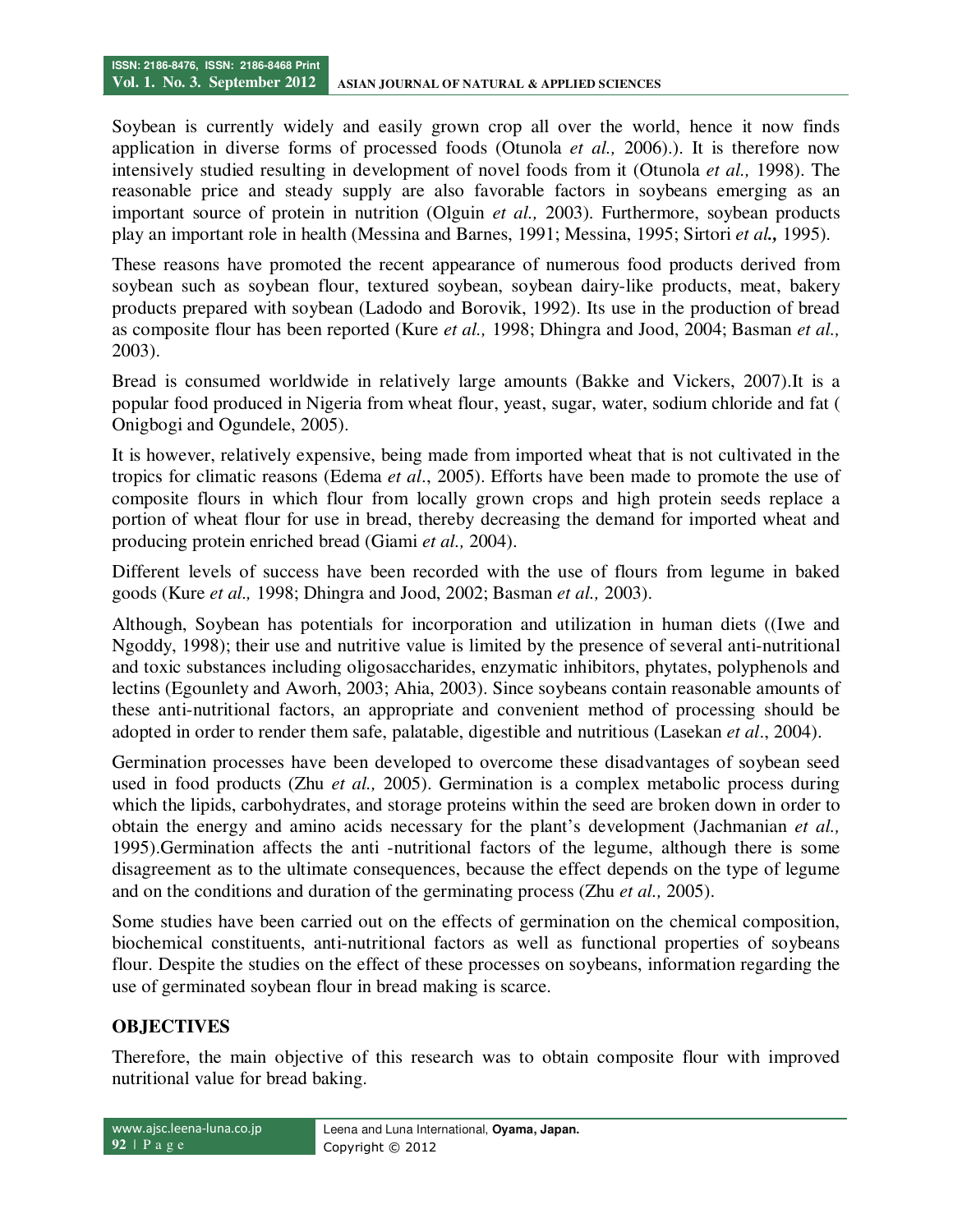The specific objectives are:

- 1. To determine the effect of germination on the nutritional quality of soy flour.
- 2. To determine the effect of germinated soy flour on the sensory acceptability of soywheat composite bread.

# **MATERIALS AND METHODS**

### **Procurement of Material**

The samples of commercially grown varieties of soybean were obtained from local market in Ota. All the grains were graded, sorted, and cleaned to remove defective seeds, dirt, debris and other foreign materials. Wheat flour (Honeywell), instant dry yeast, margarine, salt sugar, nonfat dry milk, vegetable oil, baking powder were also obtained from a local supermarket in Ota, Nigeria.

### **Preparation of Non-Germinated Soy Flour**

The cleaned, sorted and graded raw soybean grains were milled into coarse particles, winnowed to remove hull, milled into flour and the obtained flour was sieved in a standard sieve to obtain flour of 500µm particle size (Fig 1).

### **Germination of Soybeans**

The germination procedure for seeds was as follows: the seeds were washed with 0.7% sodium hypochlorite, soaked in distilled water at room temperature for 6 hours, and shaken every 30 min. The water was then drained off, and the seeds were then transferred and spread on trays which were covered by muslin clothes. The muslin clothes allowed oxygen to enter for the germinating seed while minimizing contamination. The *so* vbeans were germinated at 25 °C  $\pm$  3, for 72 hours and seeds were sprayed daily with distilled water in order to maintain an adequate hydration level. The seeds were weighed prior to soaking, and after soaking before the germination operation.

The muslin clothes allowed oxygen to enter for the germinating seed while minimizing contamination. The seeds were weighed prior to soaking, and after soaking before the germination operation.

# **Preparation of Germinated Flour Samples**

Flours from germinated beans were produced by drying the bean seeds in a hot air oven at  $65^{\circ}$ C to about 10 percent moisture content. The dried beans were then dehulled, winnowed and milled using a locally fabricated attrition mill. The obtained flour was also sieved in a standard sieve to obtain flour of 500µm particle size (Fig 2).

# **Preparation of Plain and Blended Flours**

Non-germinated and germinated soy flour were blended with wheat flour at different levels (5, 10 and 15% respectively).

The soy/wheat blends were called NGSW 1, 2, and 3; and GSW 1, 2, and 3 as follows:

# **NGSW1**

95:5 wheat flour: non-germinated soybean flour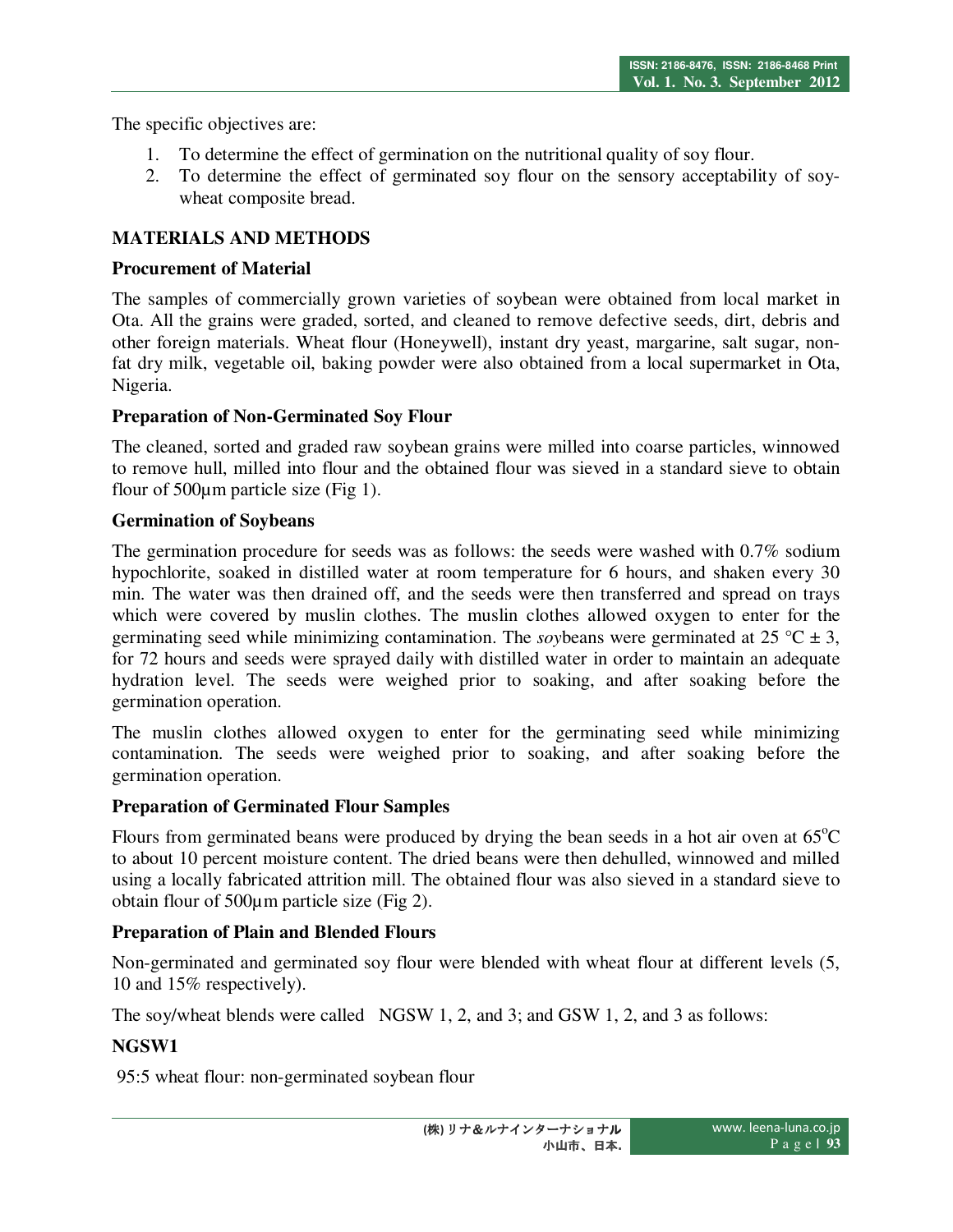#### **NGSW2**

90:10 wheat flour: non-germinated soybean flour

#### **NGSW3**

85:15 wheat flour: non-germinated soybean flour

#### **GSW 1**

95:5 wheat flour: germinated soybean flour

### **GSW 2**

90:10 wheat flour: soybean flour

### **GSW 3**

85:15 wheat flour: germinated soybean flour. (Fig. 3)

The control was 100% wheat-bread flour. Three replicate blends, for flour testing and baking, were prepared for each treatment and analyzed independently.

### **STORAGE OF SAMPLES**

All flour samples were stored in Ziploc bags in a deep freezer prior to analysis.

### **ANALYTICAL PROCEDURES**

#### **Proximate Composition**

The proximate chemical composition analyses were performed in the Food Chemistry Laboratory, and Central Research laboratory of The Bells University of Technology, Ota. Moisture content of the samples was determined by oven-drying at  $105 \pm 1$  °C for 4 hours (AOAC, 1995). Fat content was measured by extraction with diethyl ether in a Soxhlet system (Foss soxtec<sup>Tm</sup> 2055 fat extractor) using 2g of the sample. Proteins were analysed as total nitrogen content by the Kjeldahl procedure (AOAC, 1995) using a Foss Tecator $T<sup>m</sup>$  protein digestor and KJECTEC 2200 distillation apparatus, and the conversion factor used to transform nitrogen into protein was 5.71 for soybean flour, 5.70 for wheat flour and 5.705 for flour blends. Crude fibre was determined using the method described by Pearson (1973). Finally, ash content was determined by incineration of samples at 550  $\degree$ C in a muffle furnace for 1 hour. (AOAC, 1995) and total available carbohydrates were estimated by difference.

All the determinations were made in triplicates in accordance with the established procedures (AOAC, 1985).

#### **Determination of Trypsin Inhibitor**

Trypsin inhibitors were extracted by the methods reported by Kakade *et al.* (1969).Samples were ground in a mini grinder and extracted with 10 volume of petroleum ether at room temperature (28±2 °C). One gram of the milled sample was suspended in 19 ml water and the pH was adjusted to 8.6 with 0.005 N NaOH. After mechanical shaking for 1 h, the suspension was centrifuged. One millilitre of the supernatant was diluted to 50 ml with phosphate buffer (pH 8.4).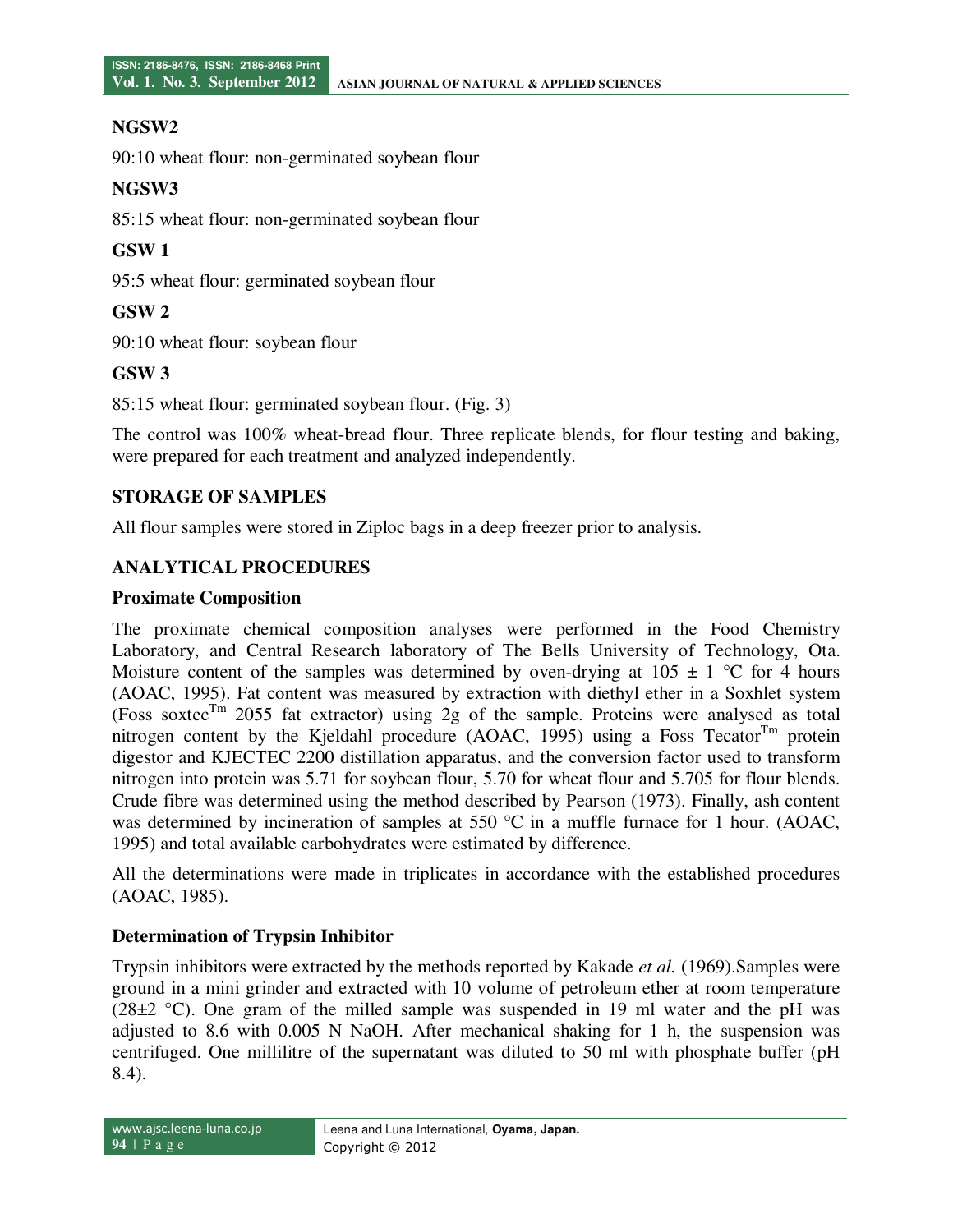Then, a trypsin standard curve obtained as 0.02–1.0 ml of the stock trypsin solution was pipetted into a triplicate set of test tubes (one set for each level of trypsin) and the final volume of each adjusted to 2 ml with the phosphate buffer. The tubes were set in a water bath at 37 °C. To one of the triplicate tubes was added 6 ml 5 g/l (w/v) trichloroacetic acid (TCA), (this served as blank). Two millilitres of casein solution previously brought to 37 °C was added to each tube. The tubes were allowed to remain at 37 °C for exactly 20 min at which time the reaction was stopped by adding 6 ml of 5 g/l TCA to the experimental tubes. After standing for 1 h at room temperature the suspension was filtered, and the absorbance of the filtrate was measured at 280 µm against the blank.

The results were expressed as milligram of inhibited trypsin/gram of protein extract. The trypsin inhibitor activity was calculated as follows: mg of inhibited trypsin/g of extract protein =  $(A \times B)/C \times 1000 \times P$ ; being *A* the difference between the enzyme control and sample absorbance, *B* is the sample dilution factor, *C* is the trypsin factor (0.019) and *P* is the extract protein concentration in g/ml.

### **Determination of Oligosaccharides**

The oligosaccharides were separated by thin-layer chromatography according to the method of Odunfa (1983). 50µl of ethnanol extract were spotted on precoated silica gel plates at 2 cm intervals along with 20 µl of reference standard mixture containing sucrose, raffinose, stachyose and melibiose. The solvent used was n-propanol, ethylacetate and water (6:1:3 v/v).

After 4 h development of the plates, the oligosaccharides were quantified by the guidestrip technique of Sugimoto and Van Buren (1970). The content of sugars was estimated according to the phenol–sulphuric acid method of Dubois *et al.* (1956).

# **BAKING PROCEDURE**

Ingredients such as sugar, fat, salt and yeast were then added in appropriate proportions to each of the flour blends and the control flour (table 1).The amount of water added to each was determined based on the water absorption values obtained from the farinograph to obtain dough of good consistency. The dough obtained in each case was scaled into baking pan, and left to proof for at 38°C in a proofing cabinet (MIWE GR D-97450). Proofing was considered satisfactory when dough height had risen to 1cm above the top of the pan. Bread loaves were subsequently baked at 180 °C for 30 minutes in an electric oven (MIWE Oven CO 11206). The baked loaves were later depanned, cooled and used for subsequent analysis

# **Bread Firmness**

Bread firmness were measured on freshly baked bread loaves using a TVT-300XP texture analyzer (First Blends Ltd., Ikeja, Lagos State) which has a cylinder probe with a 1 kg load cell. The weighted probe which was positioned vertically over the surface of the test sample (six centre slices from the bread loaves) was allowed to fall unto the sample and the depth of penetration after a fixed period of time was determined. The bread macro software provided by the texture analyzer was used to collect the data and the results were presented in terms of hardness.

#### **Physical Measurements on Bread**

The loaf weight, volume, specific volume, density and height were determined with Tex-vol instrument BVM-L370 (First Blends Ltd., Ikeja, and Lagos State).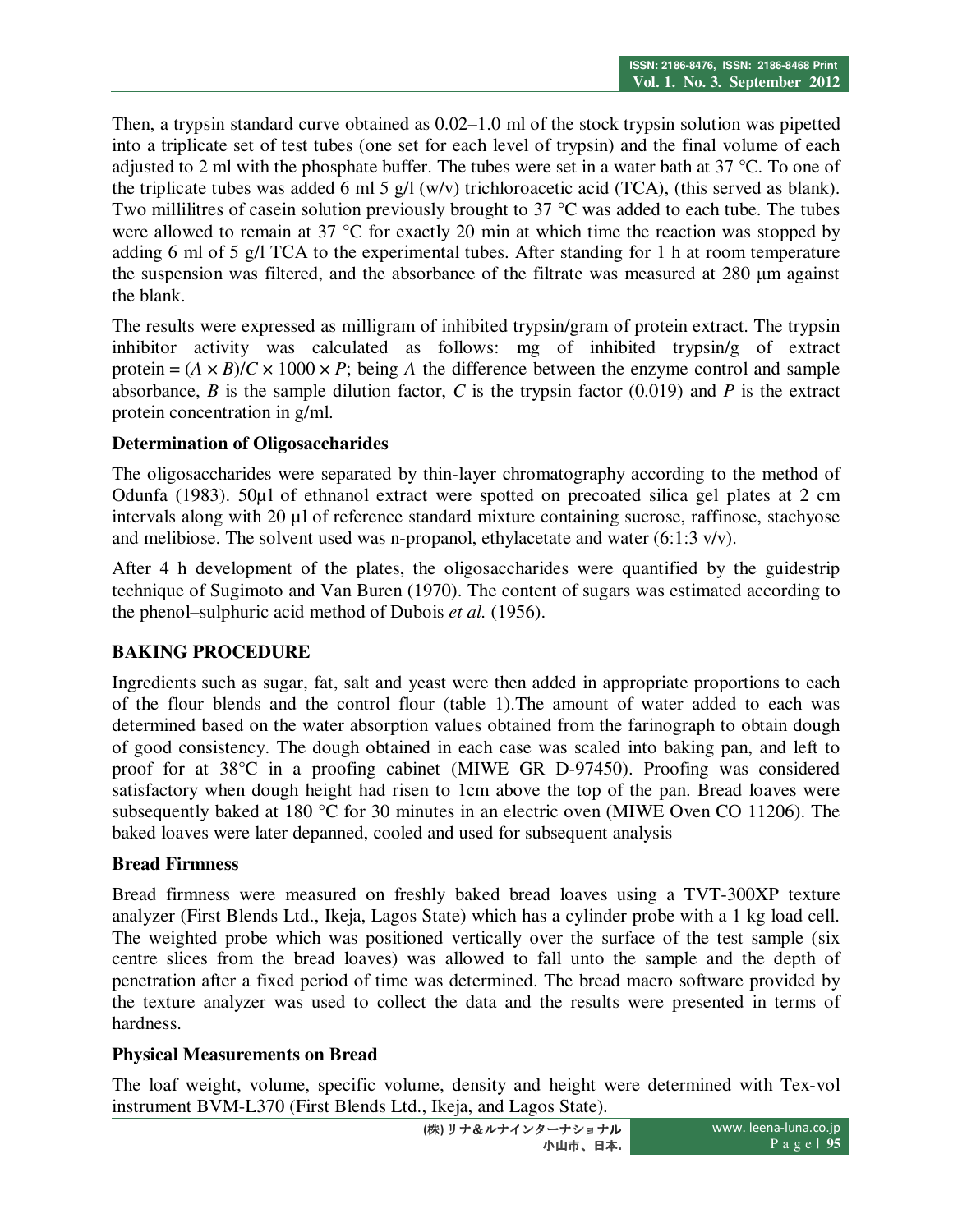#### **SENSORY EVALUATION**

The multiple comparison test method was selected for sensory evaluation. The sensory evaluation of samples of depanned and cooled bread was carried out by a panel of twelve judges. Evaluations of organoleptic characteristic were made on a six-point scale rating with respect to crumb texture, crust texture, crust colour, appearance, flavour, taste and overall acceptability with score "6" having excellent attributes, point "1" indicating extreme dislike and whole wheat bread as the reference sample-R(Larmond, 1977). Samples were coded with three-digit random numbers and presented in monadic and random order. Samples were kept in Ziploc bags for freshness.

### **STATISTICAL ANALYSIS**

The flour and bread samples data were statistically analyzed using SPSS (Statistical Package for the Social Sciences) Version 15 for PC Windows. Data was presented as mean  $\pm$  SE. One-way Analysis of Variance (ANOVA) was used for the proximate analysis data and two-way Analysis of Variance was used for sensory evaluation data. Comparison between groups were made using Duncan multiple range test for proximate analysis data while Least Significant Difference(LSD) test was used to separate the means of the sensory evaluation data. Differences were considered significant if Probability is less than  $5\%$  (P < 0.05) for both sets of data.

### **Organoleptic Characteristics**

The blending of wheat flour with non-germinated and germinated soybean flour at different levels altered the organoleptic properties of different blended breads. Data on crust colour, appearance, flavour, crust texture, crumb texture, taste and overall acceptability are presented in Appendix 1

As the level of soybean flour in blends was increased, a darkening of crust colour of the breads was observed. However, there was no significant difference in crust colour up to 15% blending with flour from non-germinated soybeans. Also, no significant difference was observed with  $5\%$ blending with flour from germinated soybeans. However, beyond 5% blending with germinated soybean flour, a significant difference was observed. It was also observed that bread made from wheat-germinated soybean flour at 10% and 15% substitution levels received the lowest ratings by the judges. It can therefore be inferred that substitution with germinated soybean flour (beyond 5% level) has detrimental effects on the acceptability of soy-composite bread in terms of crust color. The darker crust colour may be because of the greater amount of the maillard reaction between reducing sugars and proteins (Raidi & Klein, 1983).

Despite the highest appearance score recorded by germinated soybean flour blended bread at 5% level by judges, there was no significant difference between this product and bread made from 5% to 15% non-germinated soybean flour. However, there was a significant difference between this product and other germinated soybean products i.e. 10% and 15% germinated soy composite bread. Gayle et al. (1986) and Hoseney (1994) suggested that the appearance of bread was an important sensory characteristic on which the acceptability of bread depends.

The sensory evaluation result for flavor showed that there was a significant difference between 5% germinated and 15% germinated soy composite bread. However, no significant difference was recorded between any of the other bread samples. 5% had the highest flavor score. The lack of discrimination amongst other samples depicts the inability of flavor perception by the judges.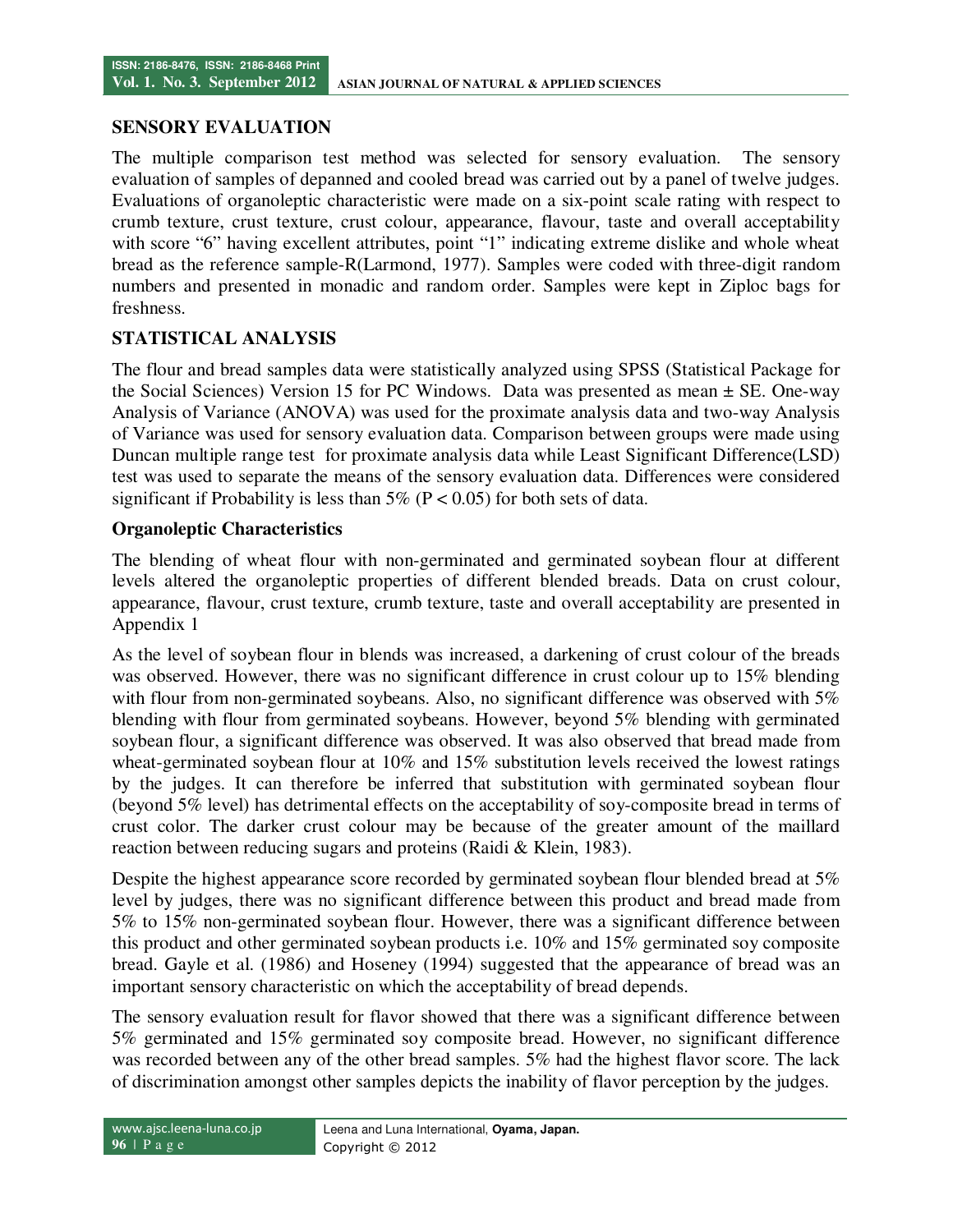Taste evaluation suggested that both types (germinated and non-germinated) of soy composite

Breads had highest taste scores at the 5% level. Results indicated that the taste score generally decreased with increased level of substitution with soy flour as compared with control bread However, all the bread samples had satisfactory taste scores. Bread from both 5% germinated and 5% non-germinated soybean(which recorded the highest scores) differed significantly from 15% non-germinated soybean bread but there was no significant difference between the other products. This indicates that the judges have low tolerance for bread made from 15% germinated soybean flour which was rated poorest in taste possibly because of the beany flavour of soyflour (Rastogi & Singh, 1989).

Overall acceptability scores showed that all the samples were acceptable by the judges as they were all rated above average. However, bread made from 5% to 15% non-germinated flour and 5% germinated flour were the most preferred. Bread made from 5% germinated flour scored highest and that made from 15% germinated flour received the lowest score. This is in agreement with significant difference in overall acceptability observed between bread made from 15% germinated soybean flour and bread made from 5%, 10%, 15% non-germinated soybean flour and 5% germinated soybean flour.

# **CONCLUSION AND RECOMMENDATIONS**

The results obtained from this study indicated that more nutritious bread, in which antinutritional factors have been reduced, can be produced from germinated soy-wheat composite flour. However, since non-germinated flour gave better rheological properties than germinated flour (especially above 5% substitution level of germinated soybean flour) and bread produced from the different non-germinated flour showed better textural properties and greater loaf volume; it can be inferred that non-germinated soybean flour would be more desirable by bakers.

In addition, the overall acceptability of bread loaves made from wheat-germinated soybean flour at 10% and 15% substitution levels received the lowest ratings.

From the ongoing, it can be concluded that germinated soybean flour was not desirable to be used as composite flour in bread making beyond 5% substitution levels for consumer acceptability.

It can therefore be inferred that substitution with germinated soybean flour (beyond 5% level) has detrimental effects on the acceptability of soy-composite bread in terms of crust color. The darker crust colour may be because of the greater amount of the maillard reaction between reducing sugars and proteins (Raidi & Klein, 1983).

Despite the highest appearance score recorded by germinated soybean flour blended bread at 5% level by judges, there was no significant difference between this product and bread made from 5% to 15% non-germinated soybean flour. However, there was a significant difference between this product and other germinated soybean products i.e. 10% and 15% germinated soy composite bread. Gayle et al. (1986) and Hoseney (1994) suggested that the appearance of bread was an important sensory characteristic on which the acceptability of bread depends.

The sensory evaluation result for flavor showed that there was a significant difference between 5% germinated and 15% germinated soy composite bread. However, no significant difference was recorded between any of the other bread samples. 5% had the highest flavor score. The lack of discrimination amongst other samples depicts the inability of flavor perception by the judges.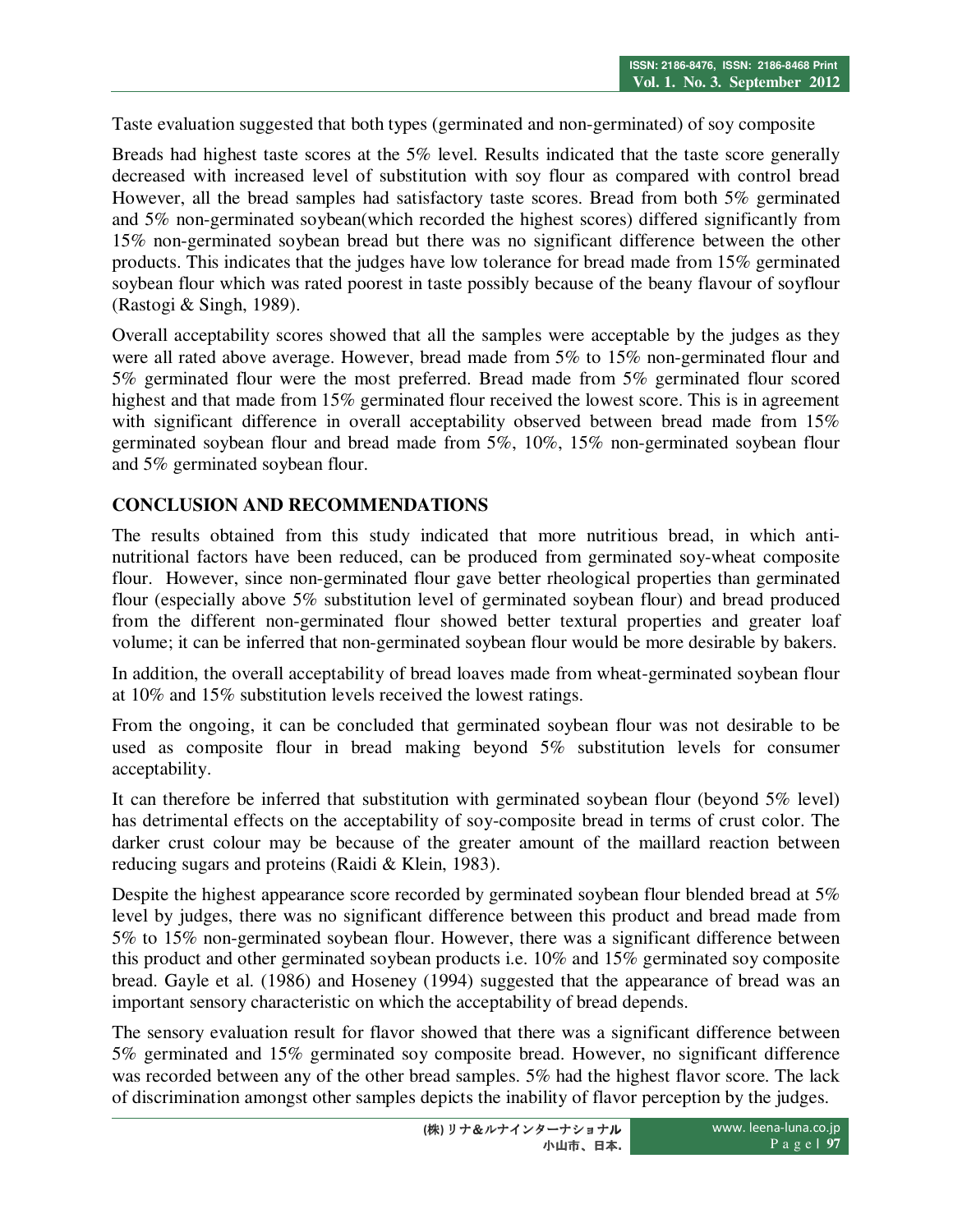It is recommended that the organoleptic qualities which were lower in bread made from germinated soybean and wheat blends than in un-substituted wheat bread could be improved upon by the addition of appropriate additives. These potentials, if properly harnessed could help in improving the nutritional quality of bread, decrease the cost of production and consequently contribute in ensuring food security.

|              | Soybean        | Soybean          | Wheat | <b>Yeast</b> | Fat | <b>Sugar</b> | <b>Salt</b> |
|--------------|----------------|------------------|-------|--------------|-----|--------------|-------------|
|              | Flour          | Flour            | Flour |              |     |              |             |
|              | $\%$           | g                | g     | g            | g   | g            | g           |
| NGSWB1       | 5              | 40               | 760   | 10           | 32  | 108.8        | 14.4        |
| NGSWB2       | 10             | 80               | 720   | 10           | 32  | 108.8        | 14.4        |
| NGSWB3       | 15             | 120              | 680   | 10           | 32  | 108.8        | 14.4        |
| <b>GSWB1</b> | 5              | 40               | 760   | 10           | 32  | 108.8        | 14.4        |
| GSWB2        | 10             | 80               | 720   | 10           | 32  | 108.8        | 14.4        |
| GSWB3        | 15             | 120              | 680   | 10           | 32  | 108.8        | 14.4        |
| WB           | $\overline{0}$ | $\boldsymbol{0}$ | 800   | 10           | 32  | 108.8        | 14.4        |

**Table 1: Formulation for control and composite bread** 

The amount of water added was determined based on the water absorption values obtained from the farinograph.

**LEGENDS: GSWB**=Germinated Soy-Wheat Bread; **NGSFWB**= Non-germinated Soy-Wheat Bread and; **WB**=100% Wheat Bread

| Table 2: Physical and rheological measurements on bread loaves |  |  |
|----------------------------------------------------------------|--|--|
|                                                                |  |  |

|                   | <b>WEIGHT</b> | <b>VOLUME</b> | <b>SPECIFIC</b><br>VOLUME | <b>DENSITY</b> | <b>HEIGHT</b> | <b>TOTAL</b><br><b>HARDNESS</b> |
|-------------------|---------------|---------------|---------------------------|----------------|---------------|---------------------------------|
| NGSWB1            | 605           | 2875.4        | 4.8                       | 0.2            | 217.2         | 220.00                          |
| NGSWB2            | 608           | 2709.9        | 4.5                       | 0.2            | 218.8         | 229.75                          |
| NGSWB3            | 607           | 2364.6        | 3.9                       | 0.3            | 226.1         | 370.00                          |
| <b>GSWB1</b>      | 604           | 2992.4        | 5.0                       | 0.2            | 219.8         | 246.00                          |
| GSWB <sub>2</sub> | 615           | 2921.3        | 4.8                       | 0.2            | 216.2         | 232.75                          |
| GSWB3             | 615           | 2641.2        | 4.3                       | 0.2            | 223.6         | 391.25                          |
| WB                | 606           | 2937.1        | 4.9                       | 0.2            | 220.0         | 222.25                          |

**LEGEND:** NGSWB1 (95:5 wheat flour: non-germinated soybean bread);

**NGSWB2** (90:10 wheat flour: non-germinated soybean bread);

**NGSWB3** (85:15 wheat flour: non-germinated soybean bread);

**GSWB 1** (95:5 wheat flour: germinated soybean bread);

**GSWB 2** (90:10 wheat flour: soybean bread);

**GSWB 3** (85:15 wheat flour: germinated soybean bread)

**WB** (Wheat Bread)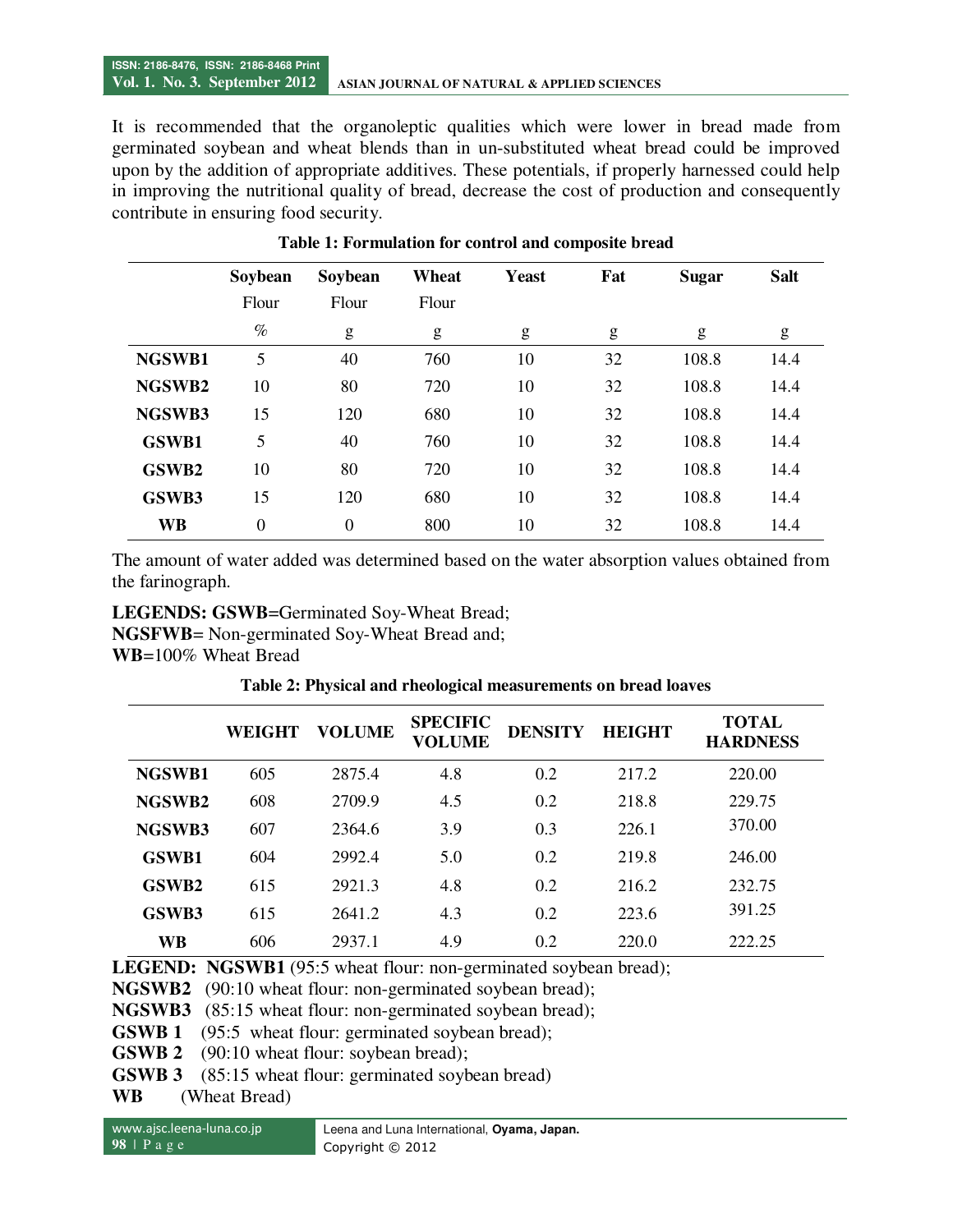|                   | <b>Non-germinated Soyflour</b> | <b>Germinated Soyflour</b> |
|-------------------|--------------------------------|----------------------------|
| Trypsin inhibitor | $29.47 \pm 0.04$               | $20.68 \pm 0.05$           |
| Raffinose         | $2.13 \pm 0.02$                | $0.16 \pm 0.12$            |
| Stachyose         | $16.14 \pm 0.01$               | $0.19 \pm 0.01$            |
| Verbascose        | $3.41 \pm 0.02$                | $0.14\pm0.01$              |
|                   |                                |                            |

**Table 3: Levels of trypsin inhibitor and oligossacharides in non-germinated and germinated soybean flour** 

Mean of triplicate determinations  $\pm$  standard error

#### **REFERENCES**

AACC (1984). Methods 10-11, 54-40 and 0-10B. Approved Method of the American Association of Cereal Chemists. St. Paul, MN, USA: AACC.

AACC. (1995). Approved methods of the American Association of Cereal Chemists, (9<sup>th</sup> ed.). St. Paul, MN: The Association.

AACC, 2000 AACC – American Association of Cereal Chemists (2000). Approved methods of the AACC (10th ed.). Methods 10-09, 39-11, 39-06, 54-21, and 74-09. St. Paul, MN: AACC.

Agu H. O. and Aluyah, E. (2004). Production and chemical analysis of weaning food from maize, Soybean and Fluted pumpkin seed flour. *Nigerian Food Journal*, 22, 171-177

Agustin, J., Klein, B. P. and Matthews, R. H. (1989). Nutrient composition of raw cooked canned and sprouted legumes. In J. Agustin, B. P. Klein, & R. H. Matthews (Eds.), *Legumes chemistry technology and human nutrition.* New York: Marcel Dekker.

Ahia, A. C. (2003). The influence of solvent extracted soybean flour in sorghum wort beer. *Nigerian Food Journal Volume*, 21, 94 – 98.

Ajayi, O. O, Ojo, M. A, Ade-Omowaye, B.I.O. and Ayodele, M. F.(2005) Proximate, mineral composition and functional properties of a local cultivar of wheat, alkama (*Triticum vulgare*). In: 29<sup>th</sup> annual conference/AGM of NIFST, 39-40

Akobundu, C. O. (1989). The Utilization of Cassava Flour in Composite Formula for bread making. HND project. Dept. of Food Science, Federal Polythechnic Bauchi. P8-10. In *Nigerian Food Journal*, 20, 33-35.

Akubor, P. I., Achi O. K. and Onimawo, I. A. (2001). Functional properties and biscuit potential of cowpea and maize flour blends. *Journal of Management and technology*, 3, 220-226.

Anderson, R. L. and Wolf, W. J. (1995) Compositional changes in trypsin inhibitors, phytic acid, saponins and isoflavones related to soybean processing. *Journal of Nutrition,* 125(58), 1S - 588S.

Anjum, F. M. and Walker, C. E. (2000). Grain, flour and bread-making properties of eight Pakistani hard white spring wheat cultivars grown at three different locations for 2 years. *International Journal of Food Science and Technology*, 35, 407–416.

A.O.A.C. (I990). Association of Official Analytical Chemists, Washington, D.C.

AOAC (1995). Official methods of analysis (16th ed.). Washington, DC: Association of Official Analytical Chemist.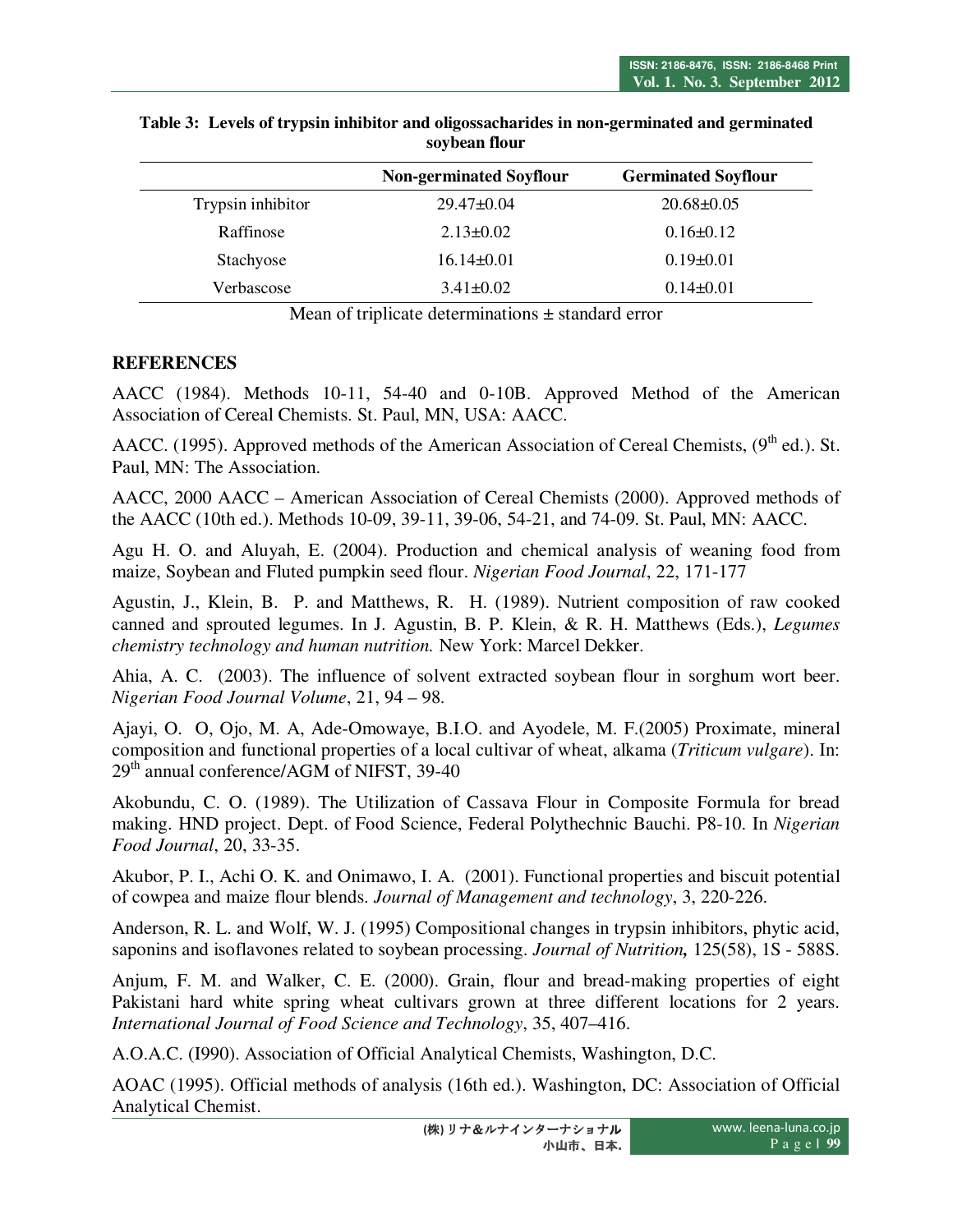Ariahu , C.C. , Ukpabi U. and Mbajunwa K.O. (1999). Production of African breadfruit (Treculia africana) and soybean (Glycine max) seed based food formulations. *Plant Foods for HumanNutrition*, 54,193–206.

Asian Productivity Organization (2003). Present situation and economic importance of legumes in asia and pacific region. In: Processing and Utilization of Legumes. Report of the APO Seminar on Processing and Utilization of Legumes. Japan, 9–14 October 2000. Pp. 35.

Asiedu, J. J.(1989), Processing tropical foods: A Technological Approach. London: Macmillan Educational Ltd.

Babajide, J. M., Idowu, M. A. and Lasekan, O. O. (2003). Effect of soy and wheat variation on the functional and sensory properties of cassava-soy-wheat noodles. *Nigerian Food Journal* , Volume 21, 23-28.

Bail, A. L., Grinand, C., Cleach, S. L., Martinez, S. and Quilin, E. (1999). Influence of storage conditions on frozen French bread dough. Journal of Food Engineering, 39, 289–291.

Bakke, A. and Vickers, Z. (2007). Consumer liking of refined and whole wheat breads. *Journal of Food Science*. 72(7), 473-480.

Banigo E. B. and Mepba H. D (2005). Certain functional properties of wheat- breadfruit composite flours. Department of Food Science and Technology, Rivers state univ of Science and tch, Port Harcourt. In: NIFST proceedings of the  $29<sup>th</sup>$  annual conference/agm, 49b.

Basman, A. and Koksel, H., (2003). Utilization of Transgluranase use to increase the level of barley and soy flour incorporation in wheat flour breads. *Journal of Food Science.* 68(8), 2453- 2460

Bau, H. M., Villaume, C., & Mejean, L. (2000). Effects of soybean (Glycine max) germination on biologically active components, nutritional values of seeds, and biological characteristics in rats.*Nahrung*, 44(1), 2–6.

Belderok, B. (2000). Developments in bread making processes. *Plant Foods for Human Nutrition*, 55, 3–86.

Bouhnik, Y., Raskine, L., Simoneau ,G. , Vicaut, E., Neut, C. and Flourié, B (2004). The capacity of nondigestible carbohydrates to stimulate fecal bifidobacteria in healthy humans: A double- of blind, randomized, placebo-controlled, parallel-group, dose-response relation study. *American Journal Clinical Nutrition*, 80, 1658–1664.

Byun, M. W., Kang, I. J. and Mori, T. (1995) Properties of soya milk and tofu prepared with yirradiated soya beans. *J. Sci. Food Agric.,* 67, 477-483.

Chopra, J. S. and Sharma, A. (1992). Protein energy malnutrition and the nervous system. *Journal of the Neurological Sciences,* 110, 8-20.

Chou, C. C., and Hou, J. W. (2000). Growth of bifidobacteria in soymilk and their survival in the fermented soymilk drink during storage. *International Journal of Food Microbiology*, 56, 113– 121.

Dandago, M.A. (1995), Comparative Assessment of Fermented Dairy Products of Plant and Animal Origins. *International Journal of Food and Agricultural Research*, 3 (1), 36-39.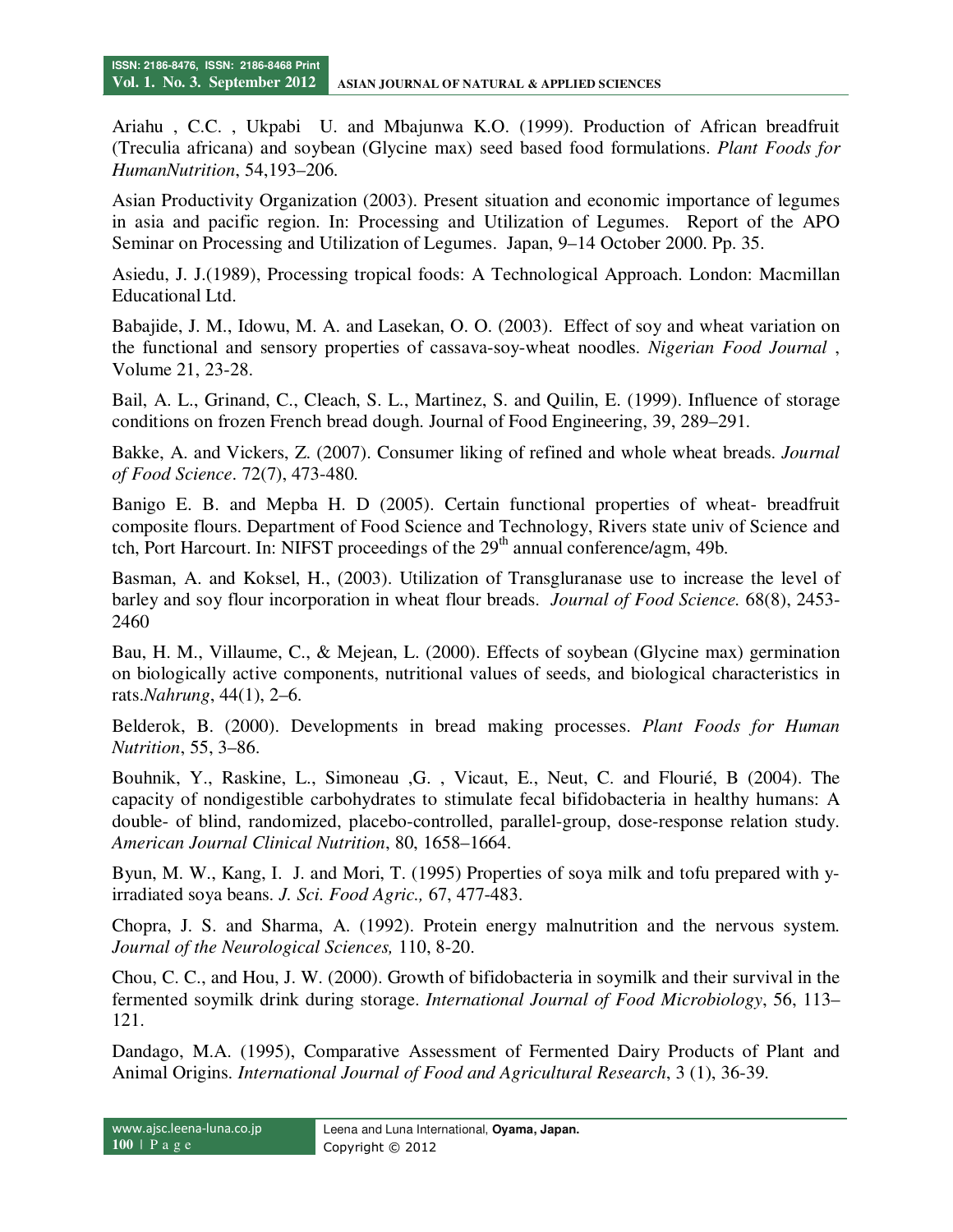Dandago, M.A. and IGWE, C.E. (2006). Production and Sensory Evaluation of Soya Yoghurt. *International Journal of Food and Agricultural Research*, 3 (1), 36-39.

De Lumen O.B. (1992), Molecular strategies to improve protein quality and reduced flatulence in legumes: a review, *Food Structure* **,11,** 33–46.

Dey P.M. (1985). d-Galactose containing oligosaccharides. In: P.M. Dey, Editor, *Biochemistry of storage carbohydrates in green plants*, Academic Press, London, 5–129.

Derbyshire, E., Wright, D. J. and Boulter, D. (1976). Legumin and vicilin, storage proteins of legume seeds. *Phytochemistry*, 15 (1): 3–24.

Dhingra S. and Jood S (2002). Physico-chemical and nutritional properties of cereal-pulse blends for bread making. *Nutr. Health*. 16(3): 183-94

Dhingra, S. and Jood, S. (2004). Effect of flour blending on functional, baking and organoleptic characteristics of bread. *International Journal of Food Science & Technology*, 39, 213–222.

Donkor O.N., Henriksson A., Vasiljevic T. and Shah N.P. a-Galactosidase and proteolytic activities of selected probiotic and dairy cultures in fermented soymilk. *Food Chemistry*, 104, 10–20.

Doxastakis, G., Zafiriadis, I., Irakli, M., Marlani, H., & Tananaki, C. (2002). Lupin, soya and triticale addition to wheat flour doughs and their effect on rheological properties. *Food Chemistry*, 77, 219–227.

Dubois, M., Gilles, K. A., Hamilton, J. K., Rebers, P. A., & Smith, F. (1956). Colorimetric method for determination of sugars and related substances. *Annales of Chemistry*, 28, 350–356.

Edema, M.O., Sanni ,L.O., Sanni ,A.I. (2005). Evaluation of Maize-soybean flour blends for sour maize bread production in *Nigeria. Afr. J. Biotechnol*, 4, 911-917.

Ereifej, K.I. and Shibli, R. (1993). Rheological properties and baking quality of flour from a landrace and durum wheat cultivars grown in Jordan. *Cereal Chemistry*, 70, 486–488.

Egounlety and Aworh O.C. (2003). Effect of soaking, dehulling, cooking and fermentation with Rhizopus oligosporus on the oligosaccharides, trypsin inhibitor, phytic acid and tannins of soybean (Glycine max Merr.), cowpea (Vigna unguiculata L. Walp) and groundbean (Macrotyloma geocarpa Harms). *Journal of Food Engineering*, 56, 249–254.

Favaro Trindade, C. S., Terzi, S. C., Trugo, L. C., Della Modesta, R. C., & Couri, S. (2001). Development and sensory evaluation of soymilk based yoghurt. Archivos Latino Americanos De Nutricion, 51, 100–104.

Fernandez-Orozco, R. , Frias, J. , Zielinski, H., Piskula, M. K., Kozlowska, H. and Vidal-Valverde, C. (2008). Food Chemistry, 111, 622–630.

FDA, 1999 Food and Drug Administration (FDA) (1999). FDA approves new health claim for soy protein and coronary heart disease. FDA Talk Paper in www.fda.gov.

Frias, J., Fernandez-Orozco, R., Zielinski, H., Piskula, M., Kozlowska, H., and Vidal- Valverde, C. (2002). Effect of germination on the content of vitamins C and E of lentils. Polish Journal of Food and Nutrition Sciences, 11/52, 39–44.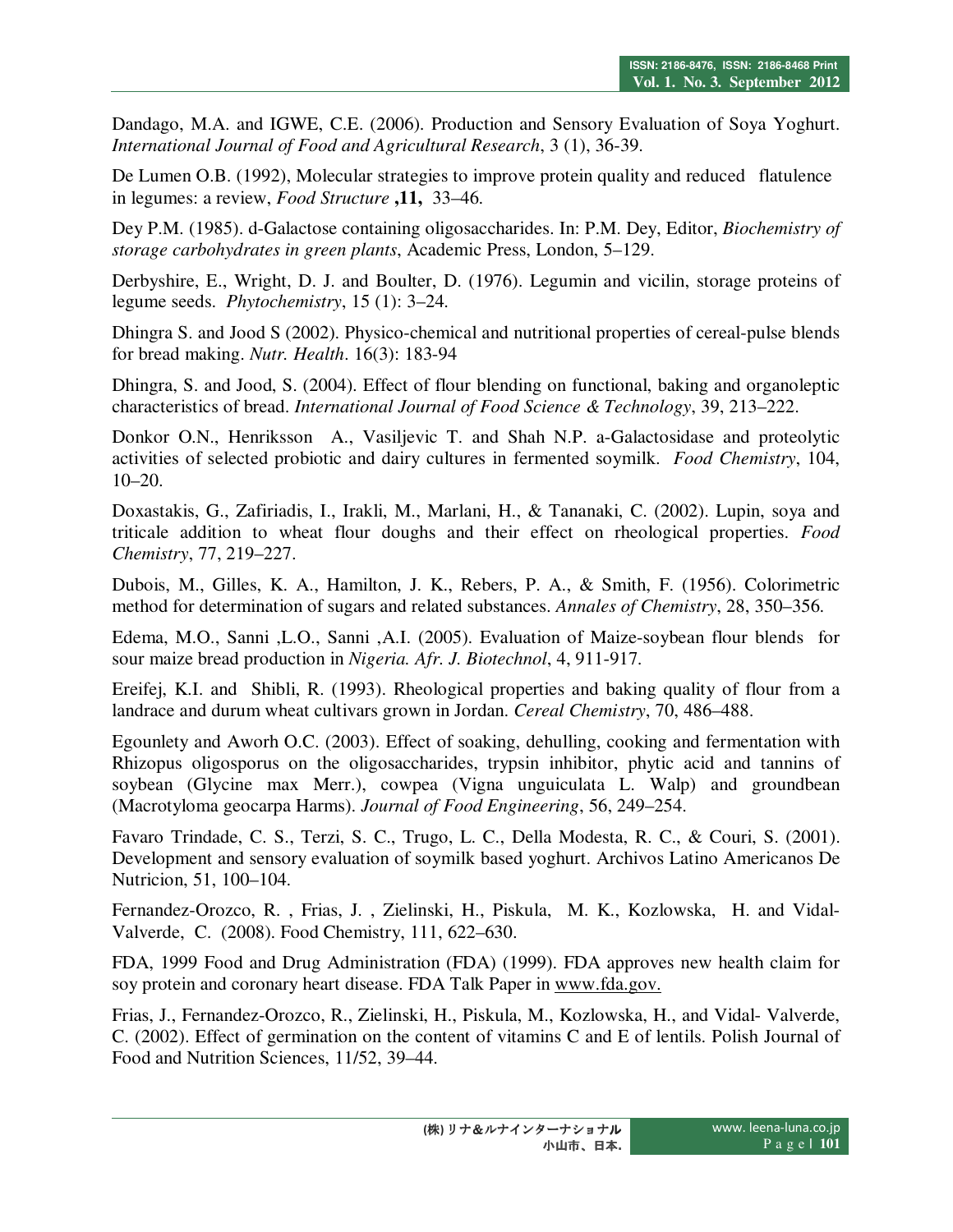Fritz K. L., Seppanen C. M. , Kurzer M. S. and Csallany A. S. (2003). The in vivo antioxidant activity of soybean isoflavones in human subjects, *Nutrition Research* ,23 , 479–487.

Food and Agriculture Organization of the United Nations. (1998). Protein Quality Evaluation: Report of the Joint FAO/WHO Expert Consultation. Bethesda, MD (USA): Food and Agriculture Organization of the United Nations (Food and Nutrition Paper No. 51). 4–8 December 1989.

Fox, B. A. and Cameron, A. G. (1987) : Food Science – a chemical approach  $4<sup>th</sup>$  edition. Hodder and Strongton Educational limited. Bangalore. In: *Nigerian Food Journal*, 23, 139-143.

Garcia, M. C., Torre, M., Marina, M. L. and Laborda, F. (1997) Characterization of soyabean and related products. *CRC Crit. Rev. Food Sci. Nutr. 37, 361-391.*

Gayle, P. E., Knight, E. M., Adkins, J.S. & Harland, B.F. (1986). Nutritional and organoleptic evaluation of wheat breads supplemented with pigeon pea flour. *Cereal Chemistry*, 63, 136–138.

George M.A., Bhide S.V., Thengane R.J., Hosseini G.H. and Manjaya , J.G. (2008). Identification of low lectin mutants in soybean, Plant Breeding, 127, 150–153.

Guimarães V.M., De Rezende S.T., Moreira , M.A. , Barros E.G. and Felix C. R., Characterization of  $\alpha$ -galactosidases from germinating soybean seed and their use for hydrolysis of oligosaccharides, Phytochemistry 58 (2001), pp. 67–73.

Gupta Y.P. (1987). Anti-nutritional and toxic factors in food legumes: a review, Plant Foods for *Human Nutrition* ,37, 201–228.

Hasler, C. M. (1998). Functional foods: their role in disease prevention and health promotion. *Food Technology*, 52, 57–62.

Havet, M., Mankai, M. & Le Bail, A. (2000). Influence of the freezing condition on the baking performances of French frozen dough. *Journal of Food Engineering*, 45, 139–145.

Henkel, J. (2000). Soy: Health claims for soy protein, questions about other components. FDA Consumer in www.cfsan.fda.gov.

Henley, E. C., Steinke, F. H. and Waggle, D. H. (1993) Nutritional value of soy protein products.In *Proc. World Cant Oilseed Technol. Util. 1992,* ed. T. H. Applewhite, pp. 248-256. Am. Oil Chem. Sot., Champaign, Illinois.

Hoseney, R.C. (ed.) (1994). Principles of Cereal Science and Technology. Pp. 197–213. St. Paul, Minnesota, USA: American Association of Cereal Chemists.

Hyder, M., Hoseney, R. C., Finney, K., & Shogren, M. (1974). Interactions of soy flour fractions with wheat flour components in breadmaking. *Cereal Chemistry*, 5, 666–674.

Ihekoronye, A.I. And Ngoddy P.O.(1985). Food Science and Technology for the Tropics. Macmillian publishers, London and Basignstoke 293, 194 -200.

Indrani, D. and Rao, G.V. (1992). Effect of processing methods on the quality of whole wheat flour bread. *Journal of Food Science and Technology*, 29, 293–295.

Iwe (1998) M.O. Iwe, Effects of extrusion cooking on functional properties of mixtures of fullfat soy and sweet potato, *Plant Foods for Human Nutrition* 53 , 37–46.

Iwe, M. O. (2003). The Science and Technology of Soybeans. 1st Edn., *Chemistry, Processing and Utilization of soybean*, Rejoint Communication Services Ltd., Enugu.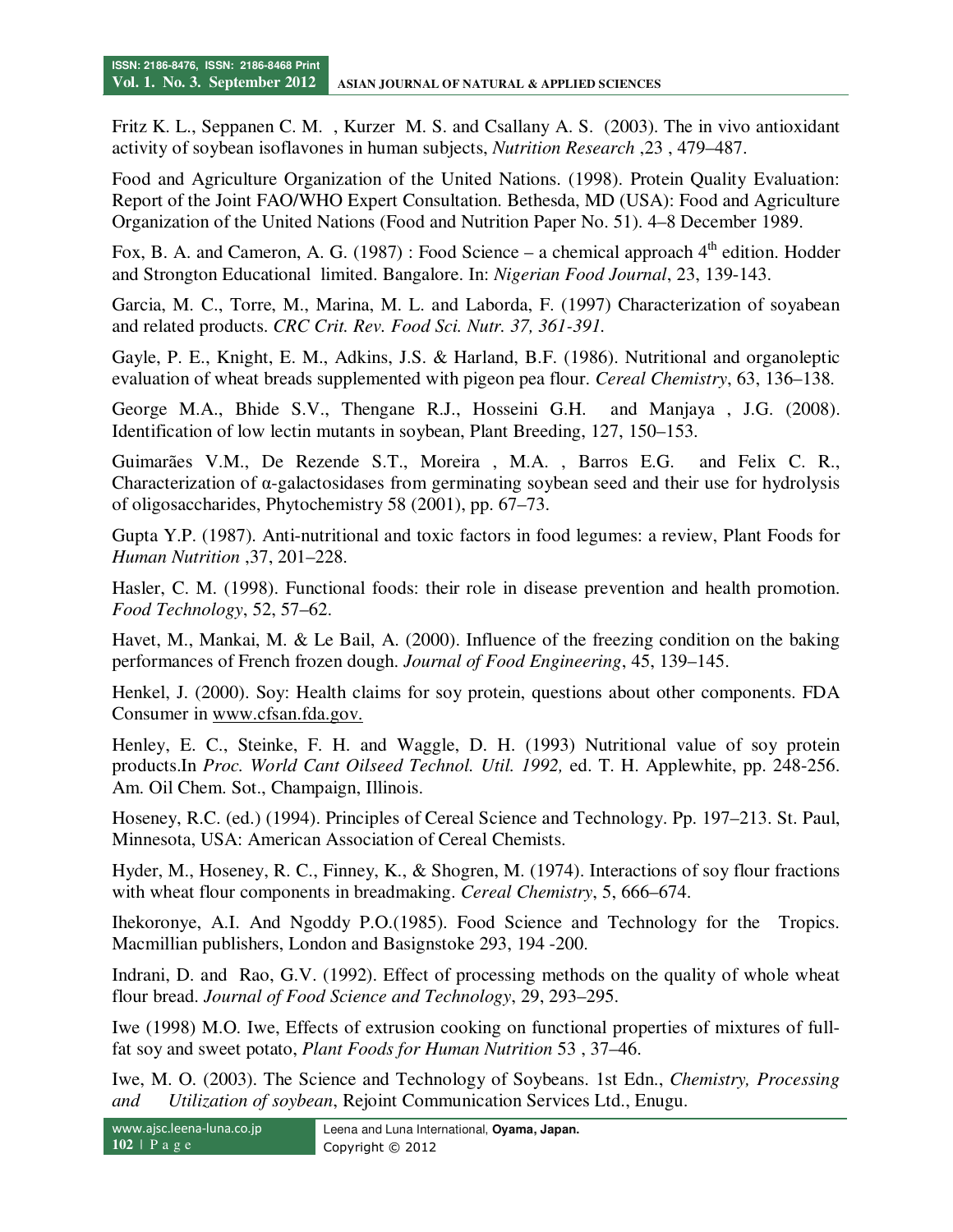Iwe and Ngoddy (1998) M.O. Iwe and P.O. Ngoddy, Proximate composition and some functional properties of extrusion cooked soybean and sweet potato blends. *Plant Foods for Human Nutrition*, 53, 121–132.

Iwe and Ngoddy (2000) M.O. Iwe and P.O. Ngoddy, Effect of extrusion on trypsin inhibitor contents of soy–sweet potato mixtures. *Journal of Food Processing and Preservation*, 24, 453– 463.

Iwe and Ngoddy (2001) M.O. Iwe and P.O. Ngoddy, Development of a mechanical dehulling process for the African breadfruit (Treculia africana), *Nigerian Food Journal*, 19, 8–16.

Jachmanian V., Mukherjee K.D. (1995).Germinating Rapeseed as Biocatalyst: Hydrolysis of Oils Containing Common and Unusual Fatty Acids. *J. Agric. Food Chem.*, 43 (11), 2997–3000

Jones, J. and Jones, E. (1986). *The book of Bread*. Harper, Glasglow .

Kakade M.L. , Rackis J.J., McGhee J.E. and Puski G. (1974). Determination of trypsin inhibitor activity of soy bean products: a collaborative analysis of an improved procedure. *Cereal Chemistry* , 51, 376–382.

Kakade M.L., Simons N. and Liener I.E. (1969). An evaluation of natural versus synthetic substrates for measuring the antitryptic activity of soybean samples. *Cereal Chemistry* ,46, 518– 526.

Kirk, R. S. and Sawyer, R. (1991). Typical composition of the main whole cereal grains. In. Pearson's composition and Analysis of Foods. UK, Longman Group, pp. 285.

Klein B.P., Perry A.K. and Adair N. (1995). Incorporating Soy Proteins into Baked Products for use in Clinical Studies. *Nutrition*, 125, 666-674

Kumar V., Rani A., Pandey V. and Chauhan G. S. (2006). Changes in lipoxygenase isozymes and trypsin inhibitor activity in soybean during germination at different temperatures, *Food Chemistry*, 99, 563–568.

Kure O.A., Bahago E.J.,and Daniel E.A. (1998). Studies on the proximate composition and effect of flour particle size of acceptability of biscuits produced from blends of soyabeans and plantain flours. Namoda Tech. Scope J. 3(2): 17-22

Kurzer, M. S. (2000). Hormonal effects of soy isoflavones: Studies in premenopausal and postmenopausal women. *Journal of Nutrition,* 130, 660S–661S.

Lampart-Szczapa, E., & Jankiewicz, M. (1983). Changes in the protein complex of wheat dough affected by soybean 11 S globulin: part 2 – the interactions of soybean 11 S globulin with gluten proteins. *Food Chemistry*, 10, 97–109.

Larmond E (1977). Laboratory method of sensory evaluation of foods. Canada Publication. Dept of Agric, Canada, p. 1-13.

Lasekan, O.O.; Babajide, J.M. and Tuwase, O.A (2004). Nutrient composition and acceptability of Soy-Pupuru flour and Dough. *Nigerian Food Journal Volume*, 22, 78-86

Lasekan, O.O.; Babajide, J.M. and Adebayo, O.J (2004). Effect of Soy on the physic-chemical properties of pupuru Flour. *Nigerian Food Journal Volume* ,22, 87-96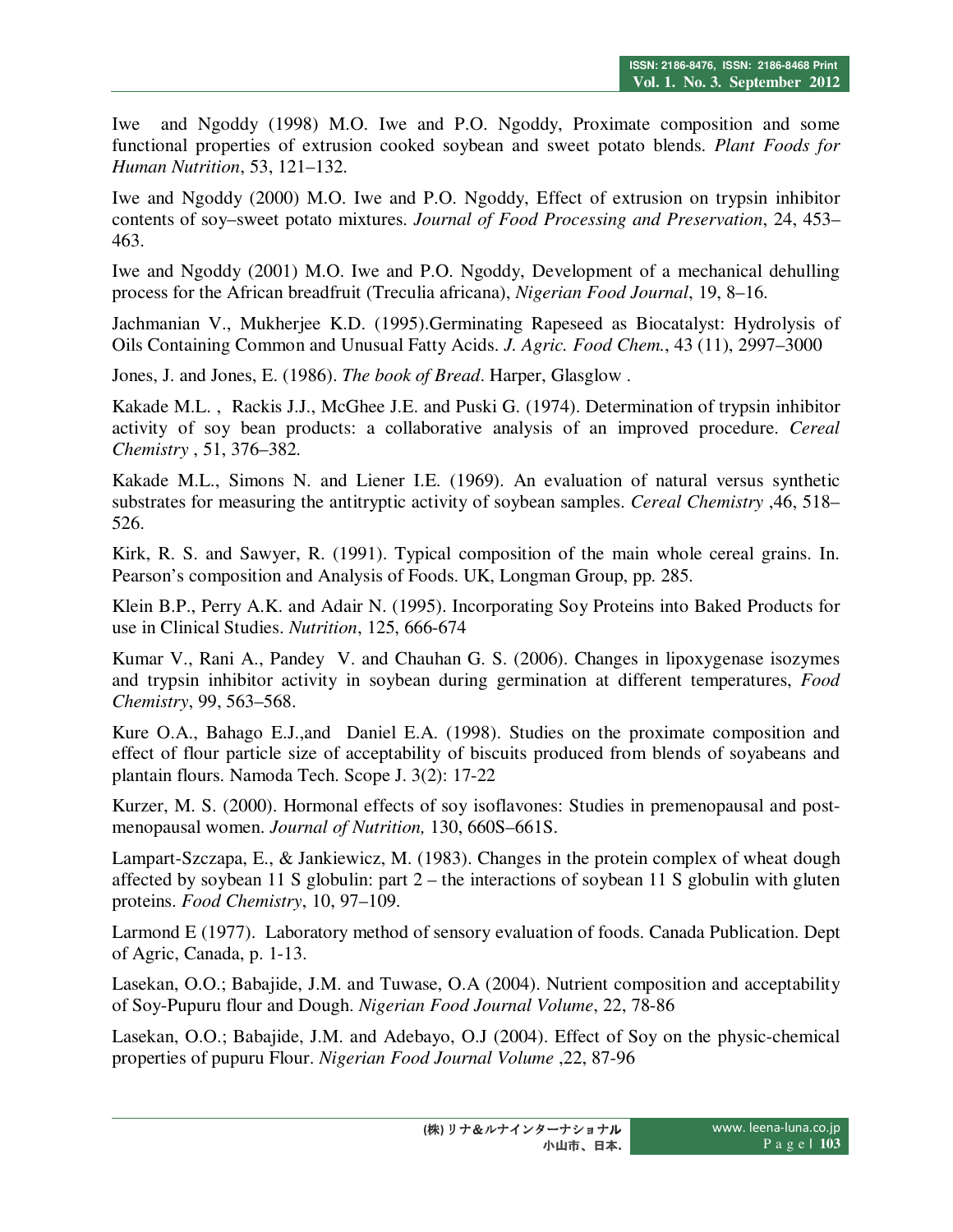Lee S.J., Yan W., Ahn J.K. and Chung I.M., Effects of year, site, genotype and their interactions on various soybean isoflavones, Field Crops Research 81 (2003), pp. 181–192**.**

Lesourd B. M. and Mazari L. (1997). Immune responses during recovery from protein-energy malnutrition. *Clinical Nutrition*, 16, 37-46.

Lichtenstein, 1998 A.H. Lichtenstein, Soy protein, isoflavones and cardiovascular disease risk, Journal of Nutrition ,128 ,1589–1592.

Lopez, H. W., Duclos, V., Coudray, C., Krespine, V., Feillet-Coundray, C., Messager, A. (2003). Making bread with sourdough improves mineral bioavailability from reconstituted whole wheat flour in rats. Nutrition, 19, 524–530.

Lucas, E. W. and Riaz, M. N. (1995) Soy protein products: processing and use. *J. Nutr. 125, 573S-580s.* 

Malomo O. (1982). Germination as a unit operation: Its application in the development of a cereal-legume food product. Faculty of Agriculture and Food, University of Reading.

Mbaeyi I. E, and Ani, J.C. (2005). Development and evaluation of breakfast flakes from Sorghum and Pigeon pea. Proceeding of the 29th Annual Conference AGM of the Nigerian Institute of Food Science and Technology (NIFST), Ebonyi State University Abakaliki, 1 lth-131h, 2005.

Mcgrain, A. K., Chen, J. C., Wilson, K. A., & Tan-Wilson, A. L. (1989). Degradation of trypsin inhibitors during soybean germination. *Phytochemistry*, 28, 1013–1017.

McKevith, B. (2004). Nutritional aspects of cereals. *Nutrition Bulletin*, 29, 111–142.

Medline Plus Medical Encyclopedia (2006). Protein in Diet. http://www.nlm.nih.gov/medlineplus/ency/article/002467.htm

Messina, M. and Barnes, S. (1991).The role of soy products in reducing risk of cancer. *J. Natl. Cancer Inst. 83, 541-546.* 

Messina, M. (1995) Modern uses for an ancient bean: soyfoods and disease. *Chem. Znd.* 11, 412- 415.

Messina M., Persky V., Setchell K.D.R. and Barnes S.(1994). Soy intake and cancer risk: a review of the in vitro and in vivo data, *Nutrition Cancer* , 21, 113–131.

Misra, P., Usha, M.S. & Surjain Singh (1991). Soy-wheat flour blends: chemical, rheological and baking characteristics. *Journal of Food Science and Technology*, 28, 89–91.

Mostafa, M. M., Rahma, E. H., & Rady, A. H. (1987). Chemical and nutritional changes in soybean during germination. *Food Chemistry*, 23, 257–275.

Muzquiz, M., Welham, T., Altares, P., Goyoaga, C., Romero, C., Guillamon, E., et al. (2004). The effect of germination on seed trypsin inhibitors. *Journal of the Science of Food and Agriculture*, 84, 556–560.

Nemeth, L. J., Paulley, F. G. and Preston, K. R. (1996). Effects of ingredients and processing conditions on the frozen dough bread quality of a Canada Western red spring wheat flour during prolonged storage. *Food Research Interantional,* 29, 609–616.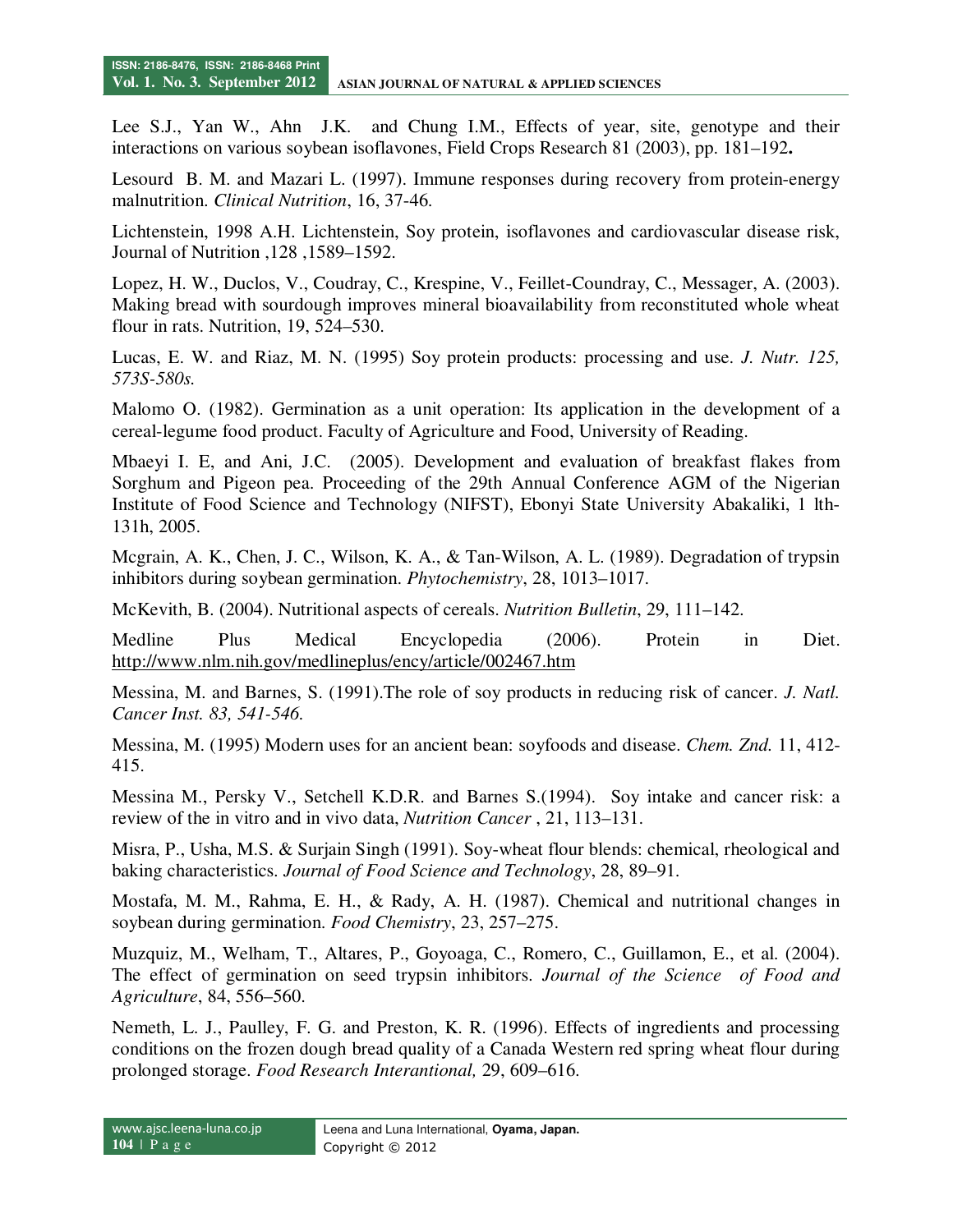Norton, 1991 G. Norton, Proteinase inhibitors. In: J.P.F.D' Mello, C.M. Duffus and J.H. Duffus, Editors, Toxic substances in crop plants, The Royal Society of Chemistry, Cambridge, 68–106.

Nwabueze T. U. (2007) Effect of process variables on trypsin inhibitor activity (TIA), phytic acid and tannin content of extruded African breadfruit-corn-soy mixtures: A response surface analysis. *LWT -Food Science and Technology*, 40, 21-29.

Odunfa, S. A. (1983). Carbohydrate changes in fermenting locustbean (Parkia filicoidea) during iru preparation. *Qualitas Plantarum Plant Foods for Human Nutrition*, 32, 3–10.